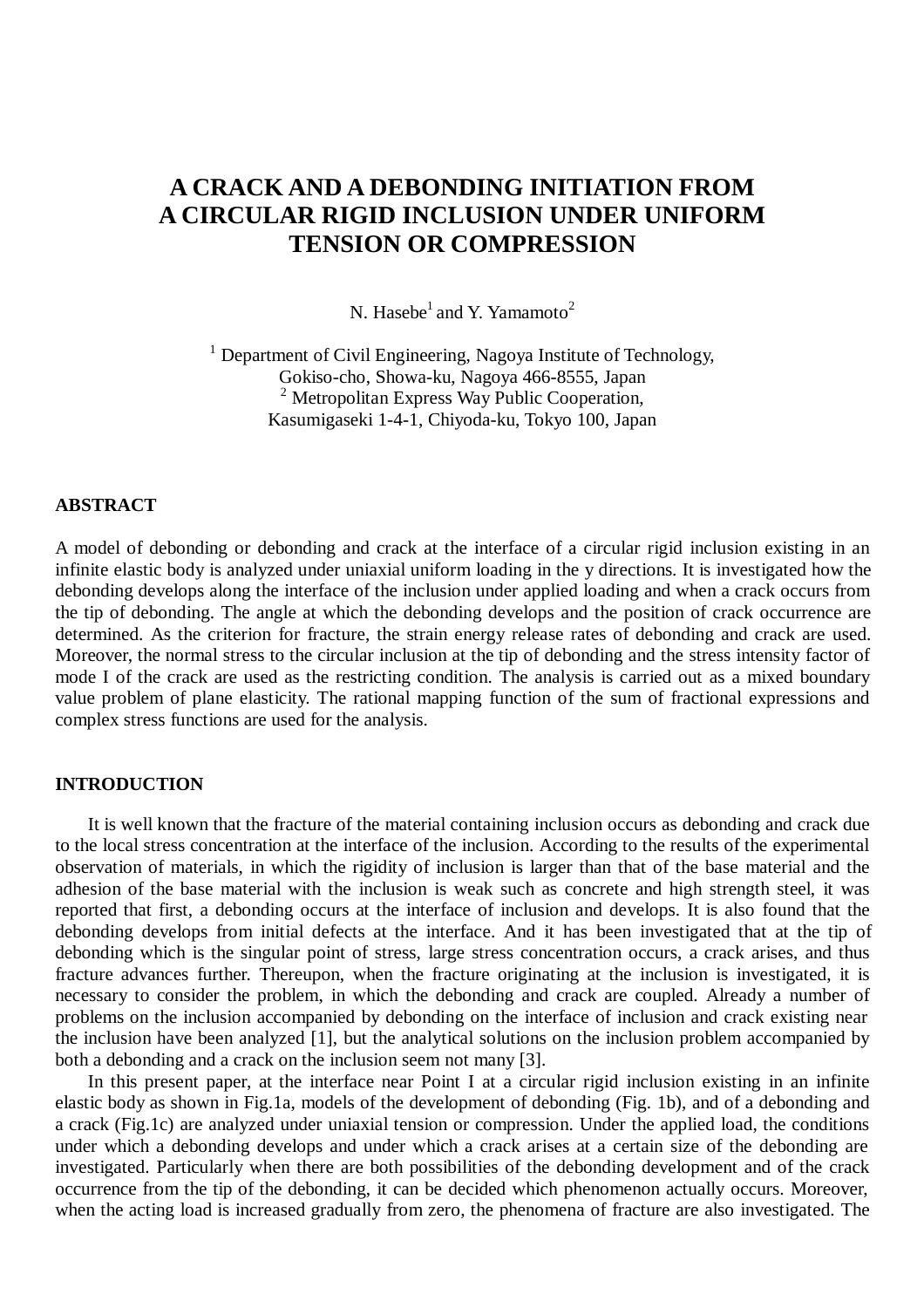

**Figure 1 :** Analytical region (z-plane) and a unit circle( $\zeta$ -plane)

strain energy release rate obtained by this analysis and the fracture toughness value are used as the fracture criterion. Also the load at which a debonding develops or a crack arises can be determined. Cracking is analyzed as the case when it occurs at one tip of the debonding (Point B) shown in Fig.1b, but it is also the condition when cracking occurs simultaneously at another debonding tip (Point A).

The analysis under tension in the x direction has been reported by [2].

The rational mapping function of the sum of fractional expressions and the complex stress functions are used for the analysis, which is carried out as a mixed boundary value problem of plane elasticity. The inclusion is a rigid body, and then the analysis of stress and stress singular value in the state that both a debonding and a crack exist is feasible [3, 4, 5]. For the shape that the rational mapping function represents, the exact solution is obtained. The stress intensity of debonding expressing the magnitude of the stress singularity at the tip of the debonding and the stress intensity factor immediately after a crack initiation at the tip of the debonding are calculated. Using these stress singular values, the strain energy release rate of the debonding development and that of the crack occurrence are obtained. And by using these strain energy release rates as the fracture criteria, the phenomena of fracture due to the debonding and crack at a circular rigid inclusion are elucidated.

# **ANALYTICAL METHOD, STRESS INTENSITY FACTOR AND STRESS INTENSITY OF DEBONDING**

As the stress analytic method, complex stress functions and a conformal mapping function are used. The mapping function which maps the infinite region of the outside of the circular hole with a crack as shown in Fig.1c into the outside region of the unit circle (Fig.1d) is formed as the rational function. And the mixed boundary value problem of the plane elasticity is solved, where the displacements on the rigid inclusion are zero and the stress is free on the debonding and crack surface. The solution was reported [3, 4]. **NLYTICAL METHOD, STRESS INTENSITY FACTOR**<br>**O STRESS INTENSITY OF DEBONDING**<br>As the stress analytic method, complex stress functions and a conformal mapping function are used. The<br>ping function which maps the infinite reg

nondimensional stress intensity factor are defined,

$$
F_{I} + iF_{II} = \frac{K_{I} + iK_{II}}{q\sqrt{\pi a}} \quad (q > 0)
$$
 (1)

"q" is a uniform tension and "*a*" is a radius of the circular rigid inclusion. Also the strain energy release rate  $G<sub>c</sub>$  of the crack is expressed by using stress intensity factors as follows:

$$
G_c = \frac{(1+\kappa)}{8G} \left(K_I^2 + K_{II}^2\right) = \frac{\pi a (1+\kappa)}{8G} \left(F_I^2 + F_{II}^2\right) q^2 \tag{2}
$$

where G is the shear modulus.  $\kappa$  is 3-4  $\upsilon$  for plane strain state and (3- $\upsilon$ )/(1+ $\upsilon$ ) for plane stress state, and  $\upsilon$ is Poisson's ratio.

In this paper, the very short crack length of  $b/a$ =0.0005 and 0.001 normal to the boundary is used, and its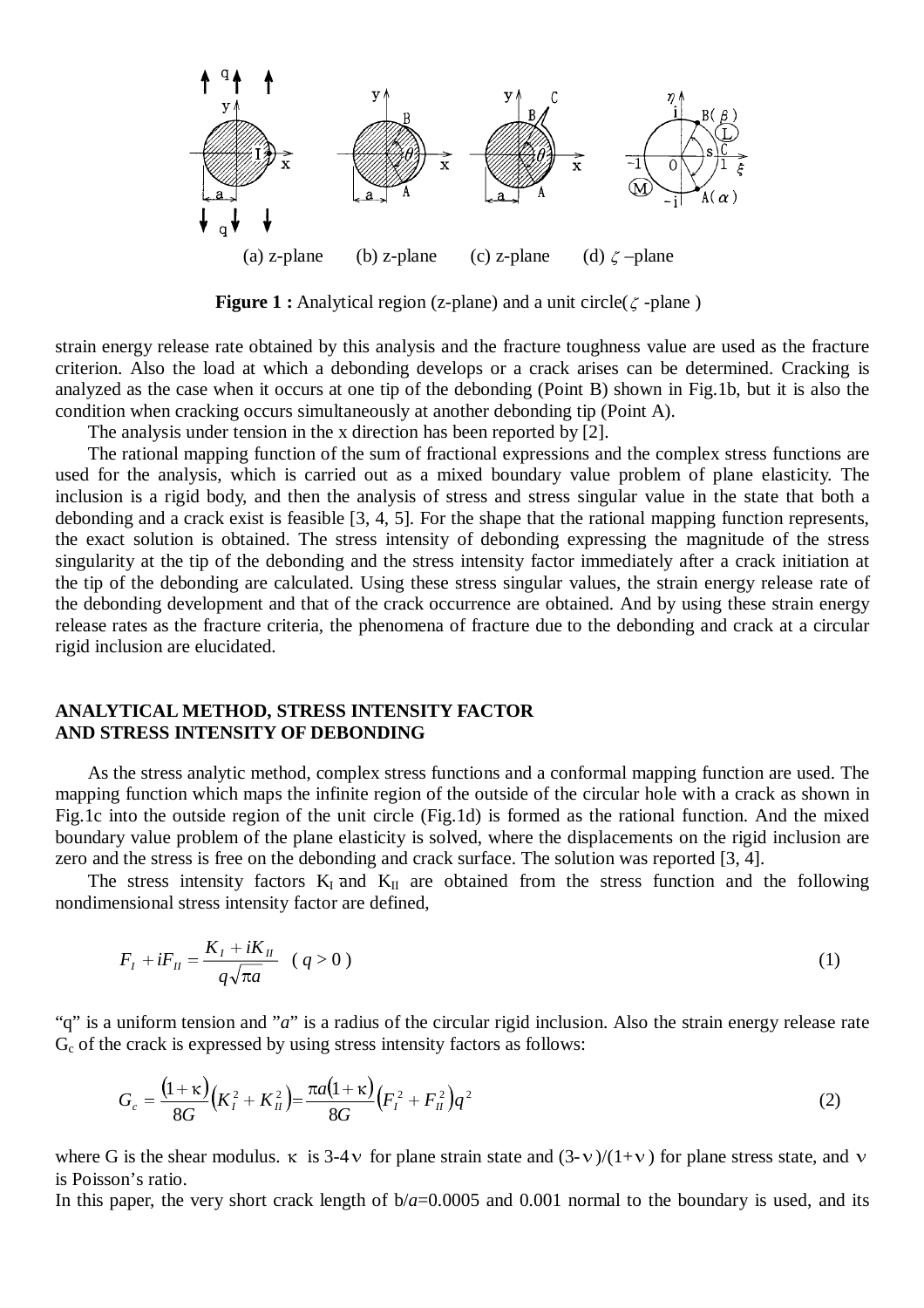

**Figure 2 :** Coordinates at the debonding tip

length is identified as the crack length just after the crack occurrence.  $G_c$  obtained by using these stress intensity factors is adopted as the strain energy release rate in crack occurrence.

As shown in Fig.2, when the origin is set at the tip of debonding, and the x-axis is taken as the direction of the debonding, and its normal direction is taken as the y-axis, the stress components on the bonded surface of the distance *r* away from the tip of the debonding are expressed as follows [6]:

$$
\sigma_{y} = \frac{1+\kappa}{r^{0.5}} \left| \tilde{\beta}_{0} \right| \cos \left[ \theta_{0} + \gamma \cdot \ln(r) \right]
$$
  
\n
$$
\sigma_{x} = \frac{3+\kappa}{r^{0.5}} \left| \tilde{\beta}_{0} \right| \cos \left[ \theta_{0} + \gamma \cdot \ln(r) \right]
$$
  
\n
$$
\tau_{xy} = -\frac{1+\kappa}{r^{0.5}} \left| \tilde{\beta}_{0} \right| \sin \left[ \theta_{0} + \gamma \cdot \ln(r) \right]
$$
\n(3)

where  $\theta_0 = \arg \widetilde{\beta}_0$  and  $\gamma = (\log \kappa)/(2\pi)$ . Similarly to the stress field near the crack tip, these stress components possess the singularity of –0.5 power in relation to the distance *r* from the tip of the debonding.  $\boldsymbol{0}$  $|\tilde{\beta}_0|$  in Eqn. 3 represents the magnitude of singularity at the tip of debonding. In the present case, in order to distinguish it from the stress intensity factor of the crack in homogeneous case,  $|\tilde{\beta}_0|$  is named "stress intensity of debonding".  $\tilde{\beta}_0$  is calculated by the stress function.

In this paper, the dimensionless stress intensity of debonding defined by the following expression is used:.

$$
F_d = \frac{\left| \widetilde{\beta}_0 \right|}{q\sqrt{a}} \qquad (q > 0)
$$
 (4)

The strain energy release rate in debonding development  $G_d$  is expressed by using the stress intensity of debonding as follows [7]:

$$
G_d = \frac{\pi \kappa (1 + \kappa)}{2G} \left| \tilde{\beta}_0 \right|^2 = \frac{\pi a \kappa (1 + \kappa)}{2G} F_d^2 q^2 \tag{5}
$$

#### **CRITERIA FOR FRACTURE**

As shown in Fig.1, the cases that (a) the debonding exists at Point I at the circular rigid inclusion under loading q and (b) the debonding develops to a certain position expressed by angle  $\theta$ , or the initial debonding expressed by angle  $\theta$  is considered. (c) At this time, which behavior arises, the further debonding development or a crack occurrence at the tip of the debonding, is investigated. By this means, how the fracture phenomena due to the debonding and the crack occur can be determined. In order to examine under what condition debonding develops or cracking occurs, the strain energy release rate in the debonding development  $G_d$  and that in the crack occurrence  $G_c$  are used as fracture criteria. The fracture toughness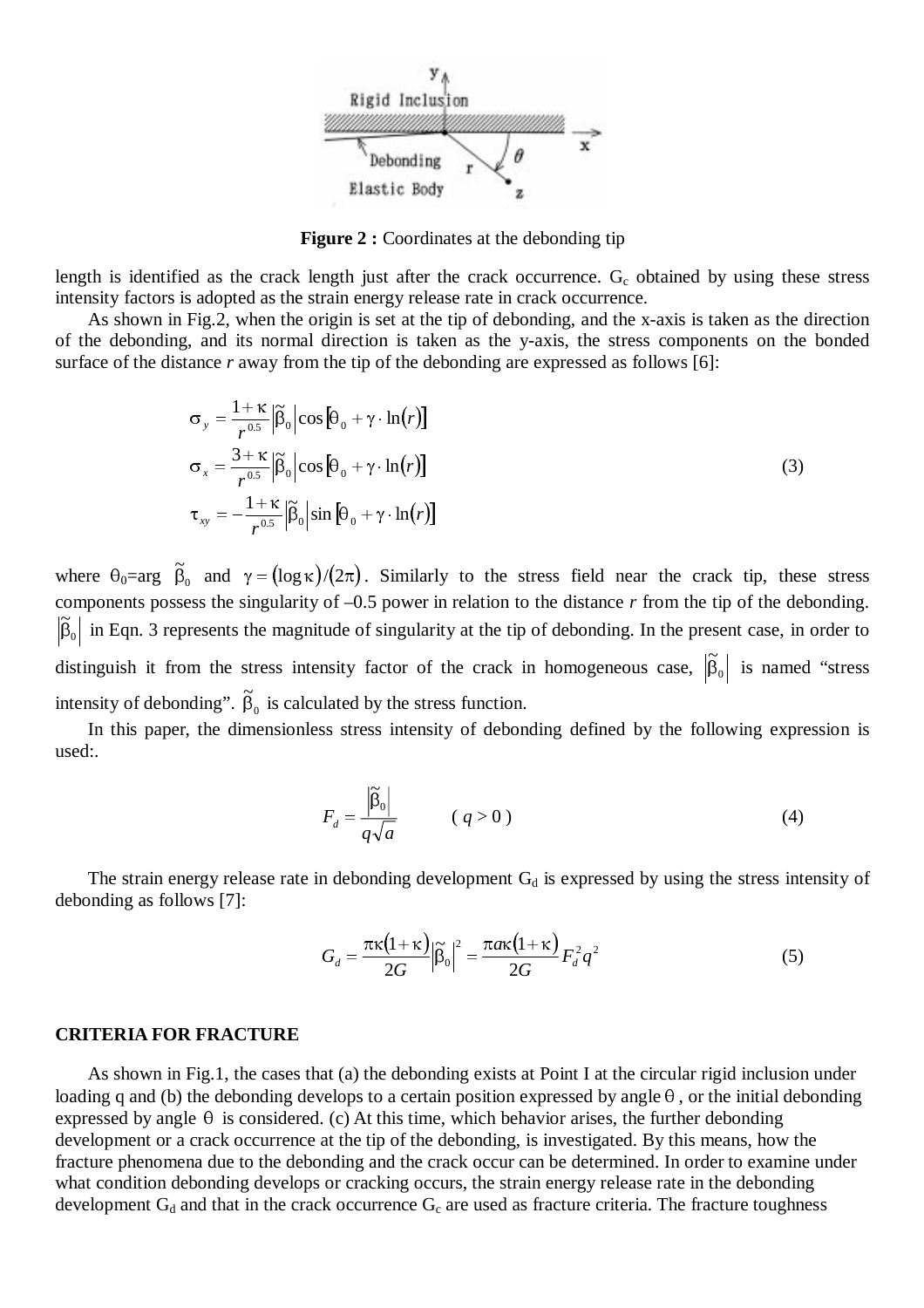

**Figure 3 :** Strain energy release rate of crack occurrence under uniaxial tension in the y direction



**Figure 4 :** Strain energy release rate of debonding development under uniaxial tension in the y direction



**Figure 5 :** Ratio of strain energy release rates of debonding development and crack occurrence under uniaxial tension in the y direction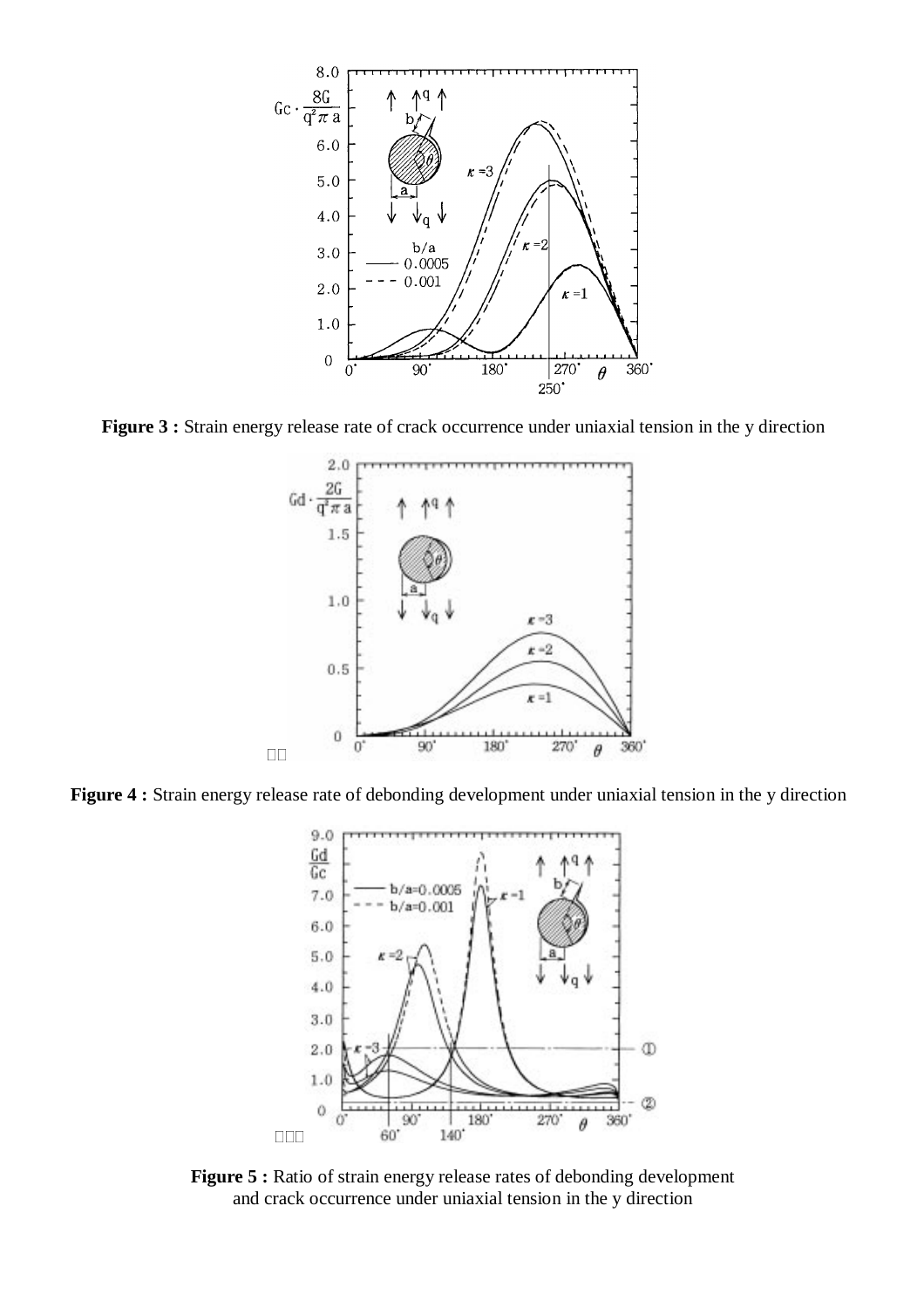

**Figure 6 :** Nondimensional Mode I stress intensity factor under uniaxial tension in the y direction



**Figure 7 :** Normal stress  $\sigma_r$  and tangential stress  $\tau_{r\theta}$  near the debonding tip under uniaxial tension in the y direction

value related to the strength of adhesion of base material and inclusion generally is different from the fracture toughness value for the crack occurrence in the base material. The fracture toughness in the debonding development expressed by the strain energy release rate is denoted by  $G_{d0}$  and that in the crack occurrence is denoted by  $G_{c0}$ .

When the restricting condition mentioned later is satisfied, according to the relative magnitude of the values of  $G_d$  and  $G_{d0}$  and the values of  $G_c$ , and  $G_{c0}$ , the following matters for the fracture behavior can be stated:

(A) Case of  $G_d < G_{d0}$  and  $G_c < G_{c0}$ : neither debonding develops nor cracking occurs.

(B) Case of  $G_d < G_{d0}$  and  $G_c > G_{c0}$ : debonding does not develop but cracking occurs.

(C) Case of  $G_d > G_{d0}$  and  $G_c < G_{c0}$ : debonding develops but cracking dose not occur.

(D) Case of  $G_d > G_{d0}$  and  $G_c > G_{c0}$ : there are both possibilities of debonding development and crack occurrence.

In (A), (B) and (C) mentioned above, respective fracture behaviors can be specified, but in the case of (D), it becomes necessary to judge further which actually occurs, debonding or cracking. For this purpose, the ratio of the strain energy release rates of debonding and cracking  $G_d / G_c$  and the ratio of the fracture toughness values of debonding and cracking  $G_{d0}$  /  $G_{c0}$  are considered. According to the relation of the magnitude of the values of  $G_d/G_c$  and  $G_{d0}/G_{c0}$ , the following matters can be stated:

(a) Case of  $(G_d/G_c) < (G_{d0}/G_c)$ , i.e.  $G_d/G_{d0} < G_c/G_c$ : cracking occurs.

(b) Case of  $(G_d/G_c) > (G_{d0}/G_{c0})$ , i.e.  $G_d/G_{d0} > G_c/G_{c0}$ : debonding develops.

The analysis is carried out with the model that a crack occurs from one tip of debonding (see Fig.1c).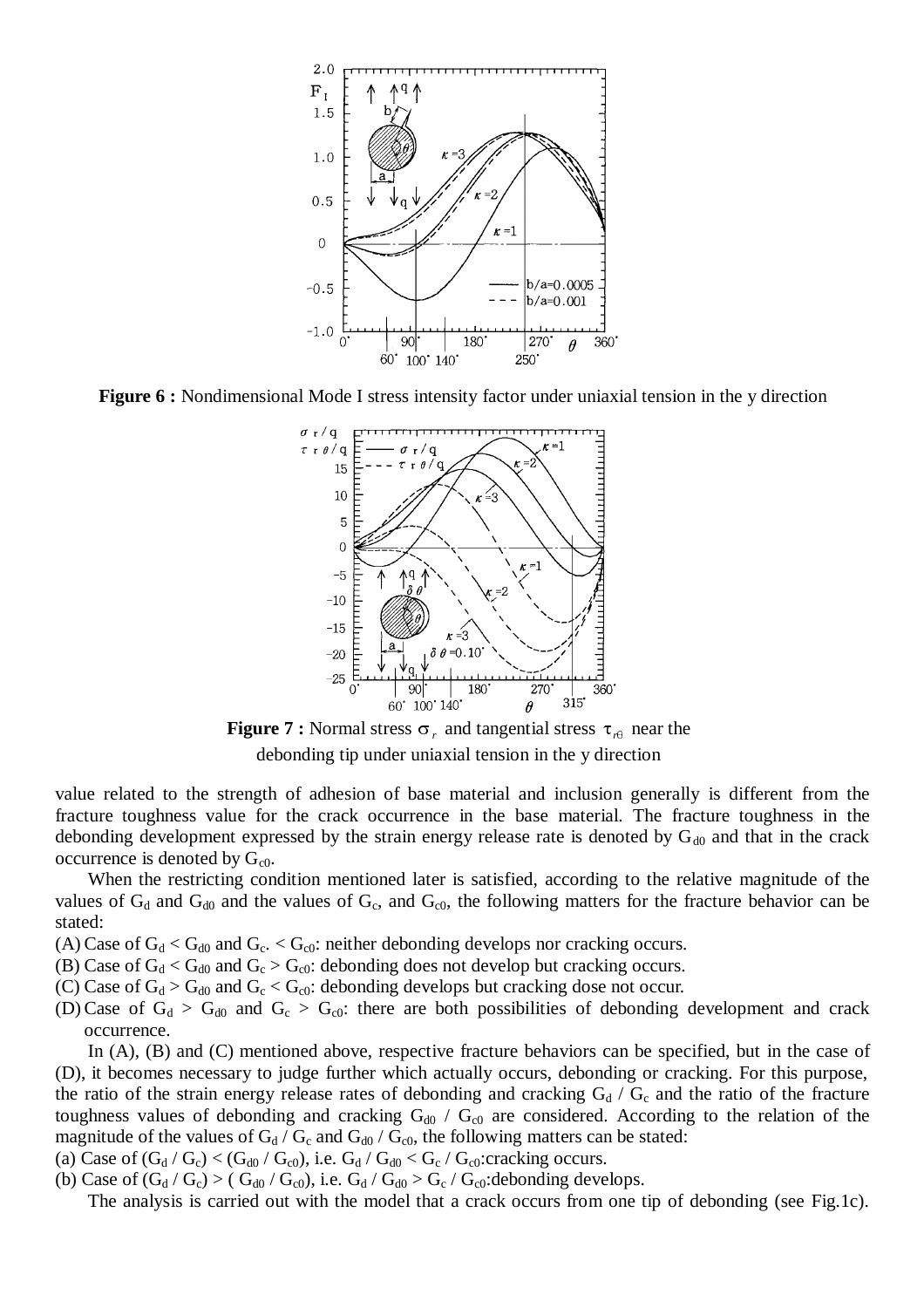However, this is also the model that cracks occur simultaneously from both tips of debonding, because the cracks are minute just after they occur, and their mutual effect can be neglected and the inclusion is rigid. However, the state of crack development after the crack has occurred is not referred to in this paper.

In this paper, as the restricting condition of crack occurrence, the condition of the stress intensity factor of mode I just after crack occurrence being positive, namely the condition of  $F_1 > 0$  is considered. However, strictly speaking, the condition to which also the stress intensity factor of mode II is related may be necessary. Moreover, the restricting condition of the debonding development is also used, and in this case, the condition that the normal stress  $\sigma_r$  at the interface near the tip of debonding is positive, namely  $\sigma_r > 0$ , is used. Strictly speaking, the restricting condition may be the function of  $\sigma_r$  and  $\tau_{r+1}$ , which is the tangential stress near the tip of the debonding.

#### **RESULTS OF ANALYSIS AND INVESTIGATION**

The strain energy release rate in the crack occurrence  $G_c$  is shown in Fig.3 for uniform tensile load in the y direction, and  $\kappa=1$ , 2, 3. On the ordinate, G<sub>c</sub> and on the abscissa,  $\theta$ , the angle of circumference representing the size of debonding are taken. The value of  $G_c$  is shown for the micro crack lengths b/*a*=0.0005 and 0.001. There are some differences between them. The strain energy release rate for debonding development  $G_d$  is shown in Fig. 4, and the ratio  $G_d / G_c$  is shown in Fig.5. The mode I stress intensity factor  $F_1$  of dimensionless form is shown in Fig.6. In this paper,  $F_1 > 0$  is used as the restricting condition of crack occurrence. The normal stress  $\sigma$ , / *q* and the shearing stress  $\tau$ <sub>re</sub> / *q* at the interface of the location  $\delta\theta = (0.1/180)\pi a$  apart from the tip of debonding are shown in Fig.7 with solid lines and broken lines, respectively. The sign of  $\sigma_r$  is positive in tension and negative in compression to the normal. Shearing stress is positive when  $\tau_{r\theta}$  tends to turn in counterclockwise direction. In this paper, for simplicity,  $\sigma_r > 0$  is used as the restricting condition of the debonding development.

The restricting condition for the case of  $\kappa=2$  is used for the account. According to Fig.6,  $F_1$  is positive in  $100^{\circ}$  <  $\theta$  < 360°, therefore, a cracking can occur in this range of  $\theta$ . However in the range of  $0^{\circ}$  <  $\theta$  < 100° in which F<sub>1</sub> is negative, a cracking cannot occur. According to Fig.7,  $\sigma_r$  is positive in  $0<\theta<315^\circ$ , Therefore, debonding can develop in this range of  $\theta$ . However, in the range of 315°< $\theta$  < 360° in which  $\sigma_r$  is negative, the debonding cannot develop.

In relation to an arbitrary initial debonding angle  $\theta$ , and under the condition (A) of the criteria for fracture mentioned in previous section, neither debonding development nor crack occurrence arises, Namely if the respective values of  $G_{d0}$  and  $G_{c0}$  are larger than the respective values of  $G_d$  and  $G_c$  in Figs.3 and 4, neither debonding nor cracking occurs. If  $G<sub>d0</sub>$  and  $G<sub>c0</sub>$  are larger than the maximum values of  $G<sub>d</sub>$  and  $G<sub>c</sub>$ , respectively, debonding and cracking never occur for arbitrary values of  $\theta$ .

Under the condition (B) of the criteria for fracture, the debonding does not develop. Accordingly, the value of G<sub>d0</sub> is larger than G<sub>d</sub> in Fig.4 for the initial debonding angle  $\theta$  being considered. A crack occurs at the debonding tip of the angle  $\theta$  with the restricting condition F<sub>1</sub> > 0 and G<sub>c</sub> ≥ G<sub>c0</sub>. It is know the debonding tip of the angle  $\theta$  with the restricting condition  $F_1 > 0$  and  $G_c \geq G_{c0}$ . It is known that a crack is takes the maximum value. Namely, a crack is occured by the smallest *q*.

Under the condition (C) of the criteria for fracture, a cracking does not occur. Accordingly, the value of  $G_{c0}$  is larger than that of  $G_c$  in Fig.3 for the debonding angle  $\theta$  being considered. The debonding of the angle  $\theta$  that satisfies the restricting condition  $\sigma$ ,  $> 0$  and  $G_d \geq G_{d0}$  begins to develop, and develops in the range in which  $\sigma_r > 0$  and  $G_d \ge G_{d0}$  are satisfied. On the other hand, when the strain energy release rate in the cracking  $G_c$  also becomes larger together with debonding development, the case of  $G_c$  exceeding  $G_{c0}$  during debonding development is conceivable. Then the fracture condition changes from the condition (C) to (D). In this way, the phonomenon of the fracture is not constant, but sometimes changes together with debonding development.

Under the condition (D) of the criteria for fracture, there are possibilities of debonding development and crack occurrence. Therefore, the judgment is made by using the ratio of the strain energy release rates in the debonding and cracking  $G_d / G_c$  in Fig.5. According to the ratio of fracture toughness value  $G_{d0} / G_{c0}$ , the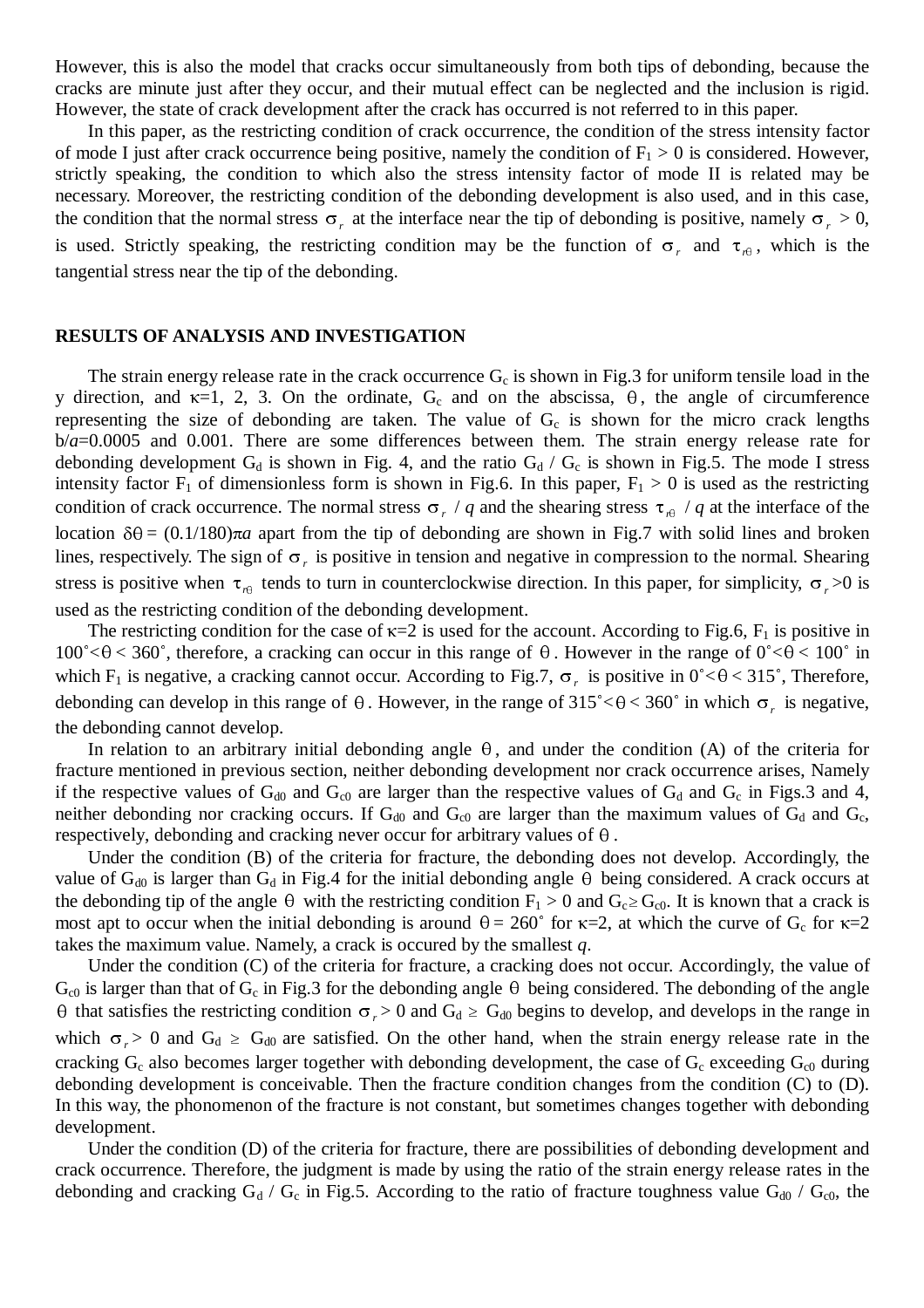following three cases can be classified. As example by taking some values of  $G_{d0}$  /  $G_{c0}$  and using the case of  $\kappa$ =2, the concrete explanation is made.

(i) Case of the value of  $G_{d0}$  /  $G_{c0}$  being larger than the maximum value of  $G_d$  /  $G_c$ , for  $\kappa=2$  in Fig.5: the condition (a) in the previous section is always satisfied. Accordingly, a crack occurs at the debonding tip of the initial angle  $\theta$  satisfying the restricting condition  $F_1 > 0$  which is known from Fig.6.

(ii) Case of the value of G<sub>d0</sub> / G<sub>c0</sub> being between the maximum value and the minimum value for  $\kappa$ =2: Explanation is made, for example, by assuming  $G_{d0}$  /  $G_{c0}$  = 2.0 (Line  $\textcircled{1}$  in Fig.5). According to Fig.5, in the (ii) Case of the value of G<sub>d0</sub> / G<sub>c0</sub> being between the maximum value and the minimum value for  $\kappa$ =2:<br>Explanation is made, for example, by assuming G<sub>d0</sub> / G<sub>c0</sub> =2.0 (Line ① in Fig.5). According to Fig.5, in the cas of Line  $\oplus$  and the curve G<sub>d</sub> /G<sub>c</sub>), the condition (a) in the previous section is satisfied, and F<sub>1</sub> > 0 for 100°< $\theta$ <360°. Accordingly, a crack occurs at the debonding tip with the initial angle  $\theta$  for 100°< $\theta$ < case that there is the initial debonding for  $0^{\circ} < \theta < 60^{\circ}$  and  $140^{\circ} < \theta < 360^{\circ}$  (60° and 140° are at the intersection of Line  $\textcircled{1}$  and the curve  $G_d/G_c$ ), the condition (a) in the previous section is satisfi In the case of  $60^{\circ} < \theta < 140^{\circ}$  in Fig.5, it comes under the condition (b). Since  $\sigma_r > 0$  between 0° and 315°, the debonding develops till 140°. Therefore, a crack arises at  $\theta = 140^{\circ}$  if  $G_c > G_{c0}$  is still satis

(iii) Case of the value of G<sub>d0</sub> / G<sub>c0</sub> being smaller than the minimum value for  $\kappa$ =2: Explanation is made, for example, by assuming G<sub>d0</sub> / G<sub>c0</sub> =0.25 (Line 2) in Fig.5). In this case, the condition (b) is always sa for example, by assuming  $G_{d0}$  /  $G_{c0}$  =0.25 (Line  $\circledcirc$  in Fig.5). In this case, the condition (b) is always satisfied. Accordingly, in the case that the initial debonding angle is  $0^{\circ} < \theta < 315^{\circ}$  where  $\sigma_r > 0$ , the debonding develops up to around  $\theta = 315^{\circ}$  at which  $\sigma_r < 0$ , and stops there. And if  $G_c \ge G_{c0}$  is still changes in the range of  $\theta$ ), a crack occurs.

In the above description, the fracture phenomena in relation to the criteria  $(A) \sim (D)$  were investigated when an arbitrary debonding angle  $\theta$  is given, and a constant load *q* is applied. Next, the case of an applied load *q* gradually increasing from zero is considered.

As known from Eqn. 2 and Eqn. 5,  $G_c$  and  $G_d$  increase in proportion to  $q^2$ . The fracture phenomenon occurs by either  $G_c$  or  $G_d$  has reached first to the fracture toughness value  $G_{c0}$  or  $G_{d0}$  when the load q increases. Which reaches first to the fracture toughness value can be known by the relation of the magnitude in the ratio  $G_d / G_c$  and the ratio  $G_{d0} / G_c$ . The value of  $G_d / G_c$  is not dependent on the magnitude of load  $q$ (see Eqns. 2 and 5). On the other hand, also the value of  $G_{d0}$  /  $G_{c0}$  does not change due to the variance in the magnitude of load *q*. From these facts, when the debonding tip is at the position of angle  $\theta$ , the following matters can be said under the increase of load:

Case of  $(G_d / G_c) < (G_{d0} / G_{c0})$  i.e. c0 c d0 d G G G Case of  $(G_d / G_c) < (G_{d0} / G_{c0})$  i.e.  $\frac{G_d}{G_{d0}} < \frac{G_c}{G_{c0}}$ : When load *q* increases, and  $G_c = G_{c0}$  is attained,  $G_d$  is still satisfying  $G_d < G_{d0}$ . For example, in the case of  $\kappa = 2$ , Line  $\odot$  in  $0^\circ < \theta < 60^\circ$  an

under the present case. For example, under this condition and when an initial debonding angle  $\theta$  is in satisfying  $G_d < G_{d0}$ . For example, in the case of  $\kappa=2$ , Line  $\Im$  in  $0<sup>\circ</sup> < \theta < 60<sup>\circ</sup>$  and  $140<sup>\circ</sup> < \theta < 360<sup>\circ</sup>$  in Fig.5 comes under the present case. For example, under this condition and when an initia under the present case. For example, under this condition and when an initial debonding angle  $\theta$  is in 140° <  $\theta$  < 360°, in which  $F_1$  > 0 is satisfied, a crack occurs at the tip of the debonding. The magnitude of q takes the maximum value, a crack occurs at the smallest value of *q*.

Case of  $(G_d/G_c) > (G_{d0}/G_c)$ : When load *q* increases, and  $G_d = G_{d0}$  is attained,  $G_c$  is still satisfying  $G_c$ takes the maximum value, a crack occurs at the smallest value of q.<br>Case of  $(G_d/G_c) > (G_{d0}/G_{c0})$ : When load q increases, and  $G_d = G_{d0}$  is attained,  $G_c$  is still satisfying  $G_c$ <br><  $G_{c0}$ . Accordingly,  $G_d$  first reaches Case of  $(G_d/G_c) > (G_{d0}/G_{c0})$ : When load q increases, and  $G_d = G_{d0}$  is attained,  $G_c$  is still satisfying  $G_c$ <br><  $G_{c0}$ . Accordingly,  $G_d$  first reaches  $G_{d0}$ . For example, in the case of  $\kappa=2$ , Line 2 in 0 °<  $\theta$  <3  $<$  G<sub>c0</sub>. Accordingly, G<sub>d</sub> first reaches G<sub>d0</sub>. For example, in the case of  $\kappa$ =2, Line  $\Omega$  in 0°< $\theta$  < 360° or Line  $\Omega$  in 60° <  $\theta$  < 140° in Fig.5 comes under the present case. Under this condition and when an at this time is determined by  $G_d = G_{d0}$ . The debonding develops till  $\theta = 315^\circ$  for Line 2 and till  $\theta = 140^\circ$  for Line  $\Phi$  while  $G_d > G_{d0}$  is satisfied.

When  $G_c = G_{c0}$  is attained with increasing load, a crack occurs at those angles, respectively.

#### **CONCLUSIONS**

The phenomena regarding the development of debonding at the interface of a circular rigid inclusion and the occurrence of a crack from the tip of the debonding were investigated. The considered load is the uniaxial uniform tension or compression of arbitrary magnitude in the y direction. The results of compressive load must be necessary for investigation of the compressive fracture. When  $q < 0$ , the sign of  $F_I$ ,  $\sigma_r$  and  $\tau_{r0}$  are changed. Then the range of  $F_I > 0$ , and  $\sigma_r > 0$  has meaning. The strain energy release rate in the debonding development  $G_d$  determined by Eqn. 5 corresponds to the square of stress intensity of debonding.